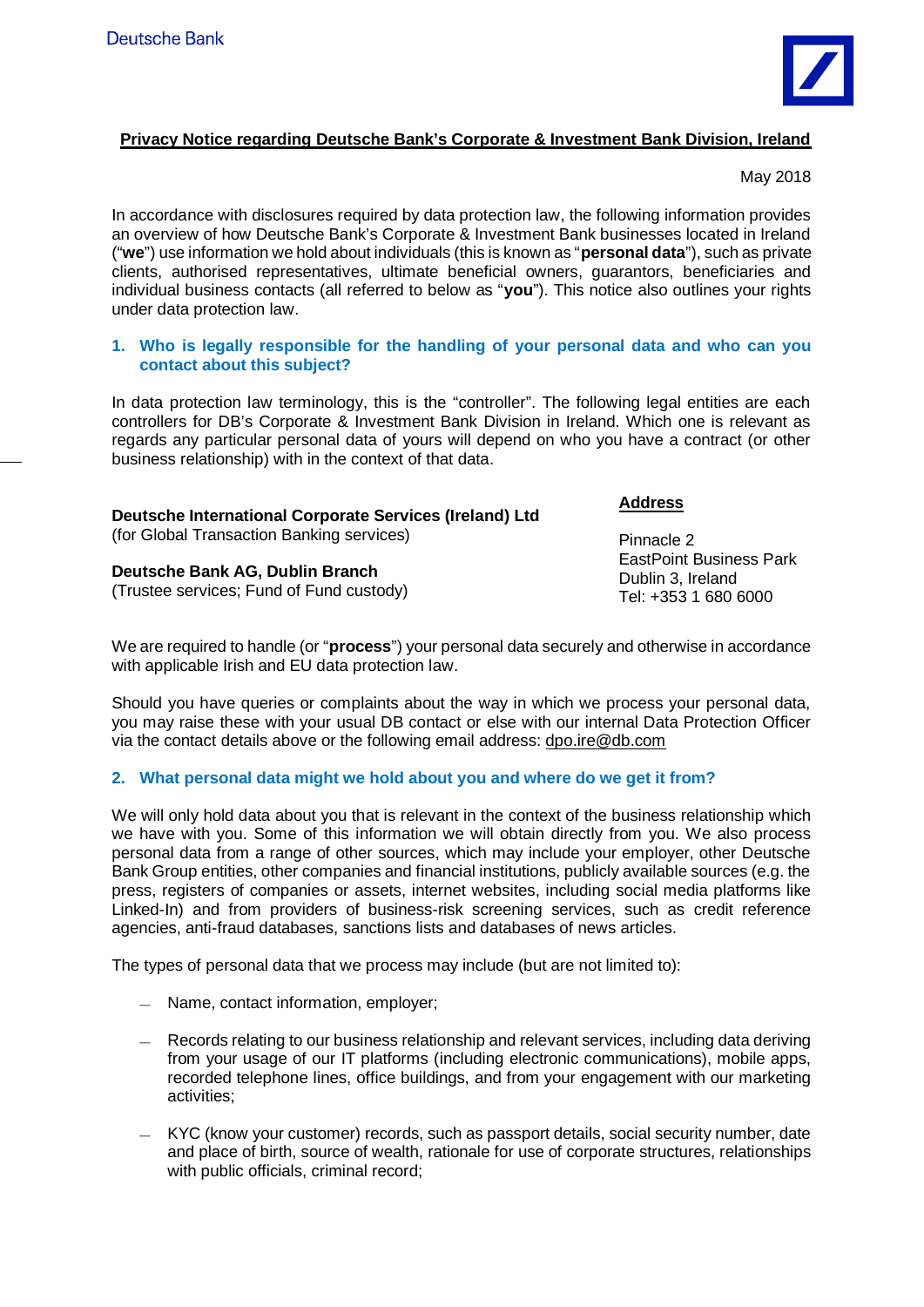— Financial information, such as creditworthiness, bank account details, specimen signature, income, pension, investments, assets, liabilities, outgoings, investment objectives, marital status and details of dependants knowledge of financial products and services, risk appetite, capacity for loss, tax status, domicile.

# **3. What will we use your data for and does the law allow this?**

The purposes for which we process your personal data are summarised below, together with the specific grounds under data protection law (see the bold bullet points) which allow us to do this:

#### **For the performance of a contract**

It may be necessary for us to process your personal data in order to perform a contract with you relating to our banking and financial services business, or to take steps at your request prior to entering into a contract. For further details, please refer to your contractual documentation with us.

### **For compliance with a legal obligation or acting in the public interest**

As a bank, we are subject to a number of statutory and regulatory obligations that may require us to collect, store or disclose personal data, such as for anti-money laundering purposes or to respond to investigations or disclosure orders from the police, regulators of DB Group entities, and tax or other public authorities (including outside Ireland).

#### **For the purposes of legitimate interests** ä,

Where necessary, we process your personal data to serve our legitimate interests or those of a third party. (The law permits this only insofar as such interests are not outweighed by a greater need to protect your privacy.) Cases where we rely on our legitimate interests to process your personal data include (but are not limited to):

- Know-your-customer and creditworthiness checks;
- Client and vendor relationship management;
- Business analysis and development of products and services;
- Activities relating to information security and building security, including use of CCTV recording;
- Managing the risks and optimising the efficiency of DB Group operations;
- Recording of telephone lines and monitoring of electronic communications for business and compliance purposes;
- Prevention and detection of financial crime;
- Evaluating, bringing or defending legal claims;
- Marketing of DB Group products (unless you have objected/unsubscribed);
- Audits;
- Business restructurings.
- **On the basis of your consent**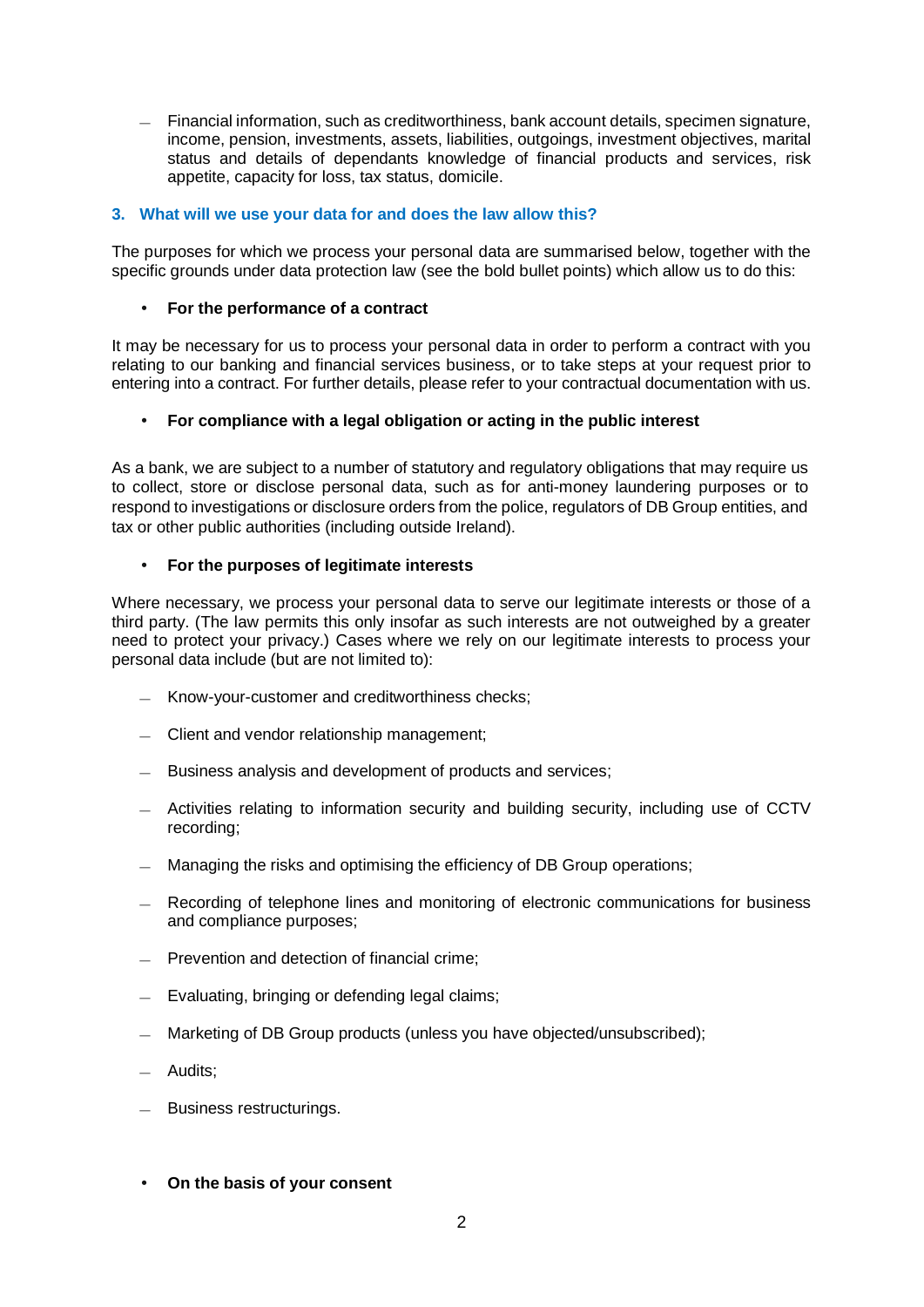If we wish to process your personal data in a way not covered by the legal justifications above, we would need your consent. Where you give consent, you are entitled to withdraw it at any time. Note that withdrawing your consent does not render our prior handling of your personal data unlawful, and that it might have an impact on our ability to continue to provide our services in the same way in future, as illustrated below.

There are some categories of personal data which the law deems so sensitive that we generally need an individual's consent to be able to store and use it. Information about a person's health or religious beliefs are examples. If you voluntarily provide such information to us in circumstances where this could be relevant to the financial products and services we offer you (as could be the case for appropriate investment planning or Islamic financing) or for broader relationship management purposes, we will take it that this constitutes your consent to use this information as appropriate. You could withdraw that consent but it may hamper our ability to ensure you receive the most suitable advice for your circumstances.

# **4. Who might we share your data with?**

Where necessary to fulfil your instructions to us and for the other purposes outlined above, we may share information about you with a range of recipients including (but not limited to) the following: credit reference agencies, background screening providers, financial institutions, funds, payment recipients, payment and settlement infrastructure providers, exchanges, regulators, courts, public authorities (including tax authorities), Deutsche Bank Group entities and service providers, professional advisors, auditors, insurers and potential purchasers of elements of our business. These recipients could be located outside Ireland.

We will only disclose information about you as permitted under the contractual terms we have in place with you, data protection law and client confidentiality obligations.

# **5. Will we transfer your data to other countries?**

Deutsche Bank and its clients are active globally and thus information relating to you may, in line with the purposes described above, be transferred to countries within the EU or to so-called "third countries", meaning countries outside the EU or the EEA.

Third countries' laws regarding personal data may not be as comprehensive as EU laws. However, if the bank uses service providers in a third country, it requires them to apply the same level of protection to your data as would be necessary in the EU. Typically we achieve this through the use of standard data protection clauses approved and published by the European Commission for these purposes. More generally, we will only transfer your personal data to a third country in a way that is permitted under Irish data protection law.

### **6. How long will we keep your data for?**

In general terms, we retain your personal data as long as necessary for the purposes for which we obtained it (see section 3 above). In making decisions about how long to retain data we take account of the following:

- The termination date of the relevant contract or business relationship;
- Any retention period required by law, regulation or internal policy;
- Any need to preserve records beyond the above periods in order to be able to deal with actual or potential audits, tax matters or legal claims.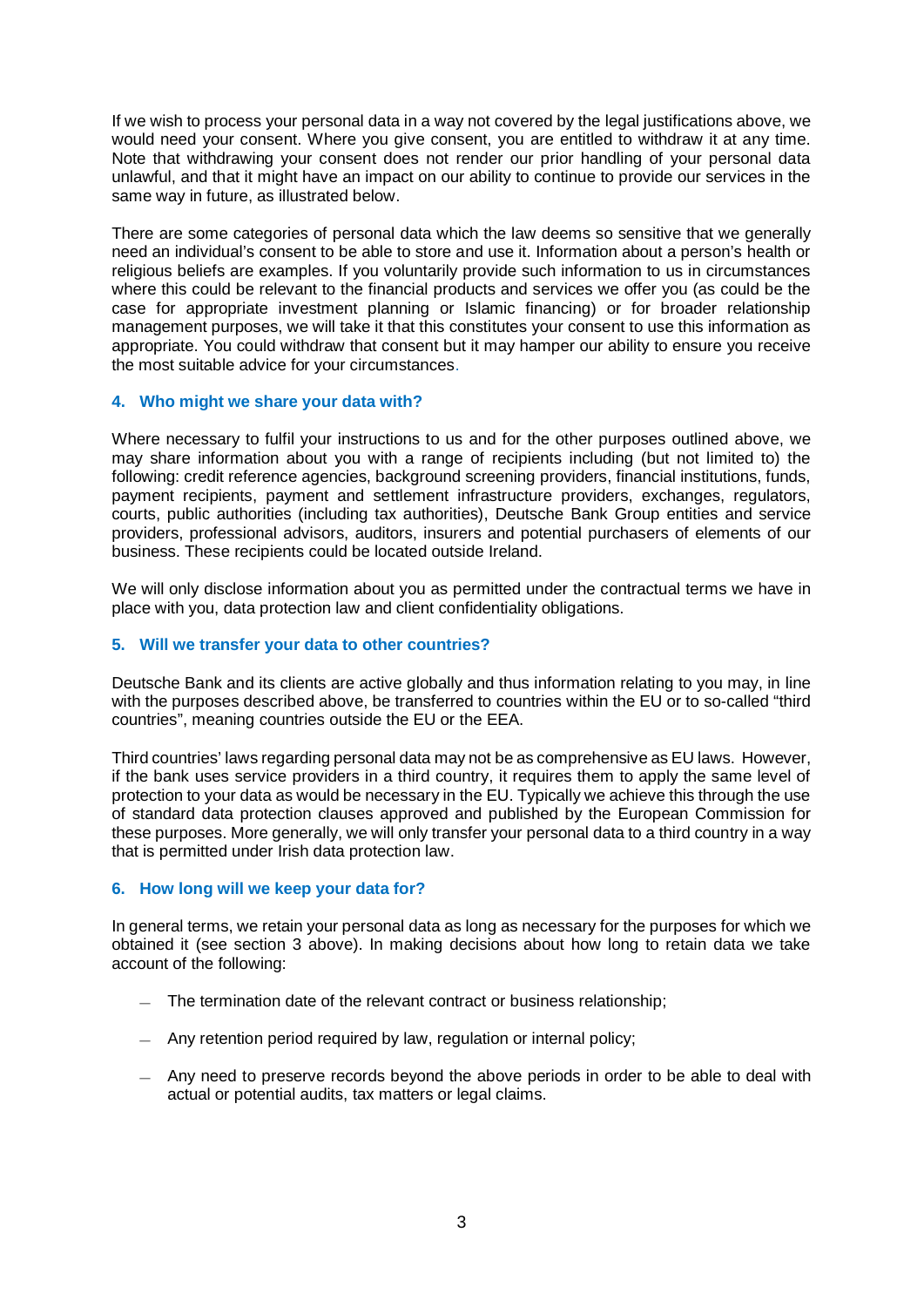## **7. Will we use your data for marketing and/or profiling purposes?**

We may use your personal data to give you information about products and services offered by us or our DB Group affiliates that we think you may be interested in receiving. Where we consider it appropriate, and so far as compliant with marketing laws, we may contact you in this regard by email or telephone. We refer to your right to object to marketing activity in the next section.

"Profiling" in the context of this notice is the use of an automated process to analyse personal data in order to assess or predict aspects of a person's behaviour. We may use profiling in the following circumstances:

- To help identify potential cases of financial crime;
- To provide you with information on DB products and services that seem likely to be of interest;
- To assess creditworthiness.

#### **8. What data protection rights do you have?**

Subject to certain exceptions and limitations, by law you have the right to:

- **Request access** to your personal data. This enables you to receive a copy of the personal data we hold about you.
- **Request correction** of the personal data that we hold about you. This enables you to have incomplete or inaccurate data that we hold about you corrected.
- **Request erasure** of your personal data. This enables you to ask us to delete your personal data where there is no good reason for us continuing to process it. This is sometimes referred to as the "right to be forgotten".
- **Request the restriction of processing** of your personal data. This enables you to ask us to suspend the processing of your data, such as during the period of time it might take us to respond to a claim by you that the data is inaccurate or that our legitimate interests in processing it are outweighed by yours.
- **Request** us **to transfer** personal data that you gave us either to you or to another company in a commonly used electronic format. This is known as the right to portability.
- **Object to processing** of your data. This enables you to object to processing of your personal data which is carried out:
	- o for the purposes of our legitimate interests; or
	- o on the basis that we are acting in the public interest; or
	- o for direct marketing purposes.

If you lodge an objection on the last of these three grounds we will simply stop processing your personal data for marketing purposes (and any associated profiling). In the other two cases we will stop processing the relevant data unless we identify compelling legitimate grounds for the processing which override your rights and interests or else we need to process the data in connection with a legal claim.

— **Request not to be subject to automated decision making**. This enables you to ask us not to make a decision about you that affects your legal position (or has some other significant effect on you) based purely on automated processing of your data. (We do not as a rule make decisions of this nature based solely on automated processing and without any human assessment whatsoever. We would notify you specifically if we did.)